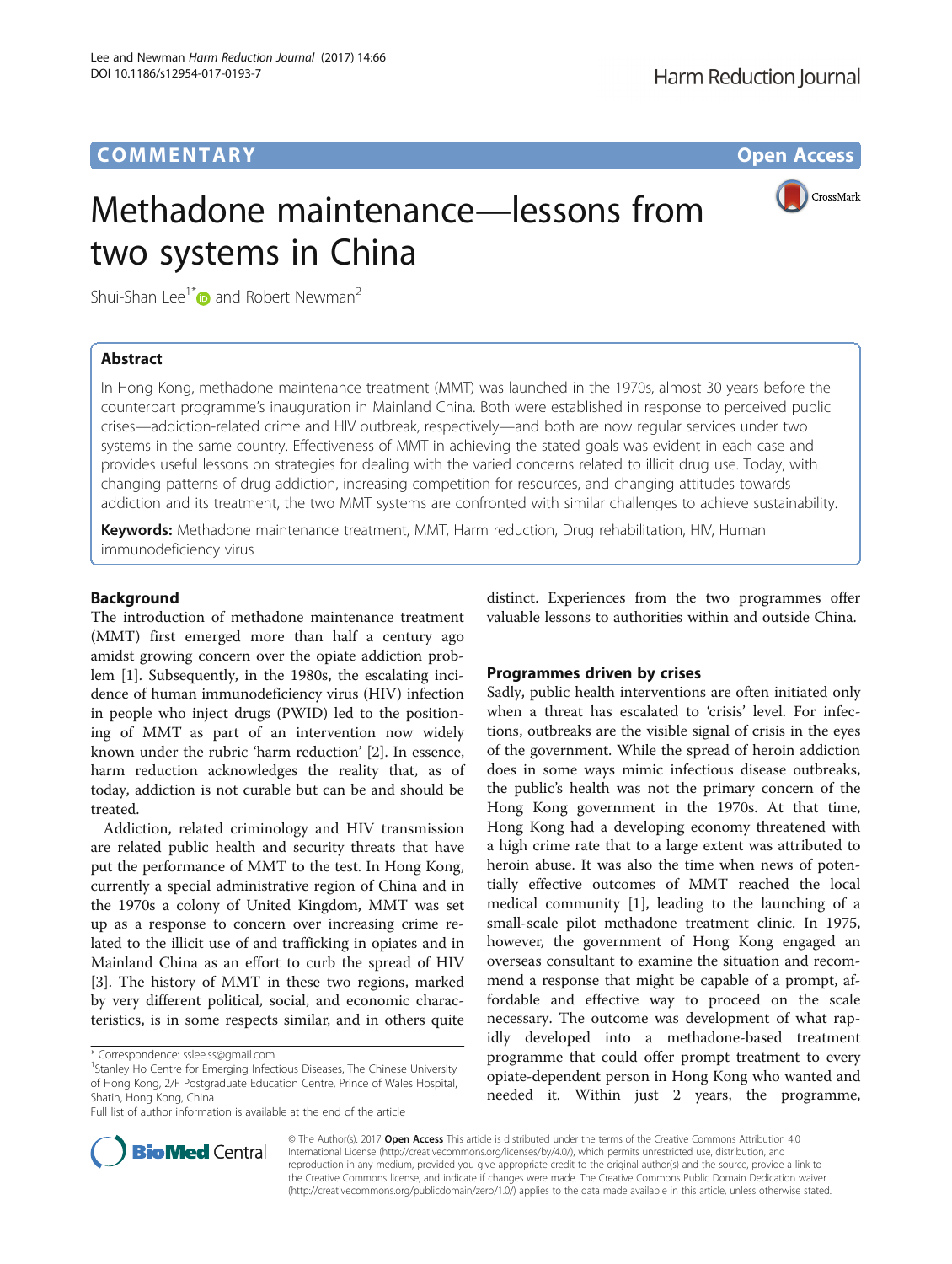comprising over 20 clinics, reached an average attendance of some 10,000 drug users daily [\[4](#page-3-0)].

Across the border, on the Mainland, methadone treatment was eschewed for decades, and heroin addiction continued to be confronted by the same punitive policy that had been the hallmark of the People's Republic of China since its establishment. In the early 1990s, however, the Chinese government was suddenly faced with an alarming rise in HIV prevalence—first in Yunnan [[5](#page-3-0)] and then in other provinces, notably Guangxi and Xinjiang [\[6](#page-3-0), [7](#page-4-0)]. The concerns heightened when the HIV epidemic appeared to be affecting other populations, e.g., female sex workers [[8](#page-4-0)]. While awaiting policy directives from the government, local health professionals were keen to start MMT. The wait, however, proved a long one, but ultimately, eight pilot clinics were approved and were set up in 2004 [[9](#page-4-0)]. The pilot phase quickly grew into the establishment, by 2006, of 128 clinics.

### Pathways to distinctive service models

In Hong Kong, there had been only one government-run pilot programme prior to full implementation of territory-wide MMT services. While motivated primarily by the perceived need to enhance public security rather than as a public health initiative, MMT was, of course, a medical service, whose effectiveness was dependent on its appeal to participants and on its ability to assist in significantly reducing the self-administration of opiates. Heroin users were encouraged to register at any convenient MMT clinic and pay \$HK1 (then and now approximately 12 cents in US currency) for a daily dose of methadone, the same fee charged in the 1970s by all government-operated health facilities. Today, the MMT per visit fee for Hong Kong residents remains \$HK1, while the charge for attendees of general outpatient clinics has risen 45-fold!

With the support of a handful of medical doctors managing the entire programme, most of them on a part-time basis, frontline services (including preparing and administering methadone) have from the outset been shouldered by trained non-medical personnel, recruited from the Hong Kong 'Auxiliary Medical Service' and paid on an hourly basis [\[4](#page-3-0)]. The low threshold, hassle-free approach has continued to this day, with a registered programme caseload of approximately 10,000. It has been estimated that over 60% of heroin users in Hong Kong attend the clinics daily [[4\]](#page-3-0), and a study of a randomly selected group of heroin users found that over 90% were receiving methadone [[10\]](#page-4-0).

Between the mid 1990s and 2004, Hong Kong was considered a potential model for cities in the Mainland and South East Asia in their planning of treatment services that might achieve the goal of harm reduction (Fig. [1](#page-2-0)). Many visitors were impressed by the voluntary attendance of so many patients at the very modestly staffed and financed clinics. And yet, this pragmatic, relatively inexpensive, rapidly expandable treatment model was adopted only rarely. Among the major criticisms: the treatment was 'too simple' and unsophisticated, and lacked the comprehensive array of 'supportive services' that in many countries of the world were (and continue to be) mandated by regulation and that pa-

tients are required to accept as a condition of receiving

medication.

In Mainland China, development of MMT took a different path. The primary focus has been on reducing the incidence of HIV among PWID. Initially, stringent admission criteria were applied, but these have subsequently been relaxed. For example, PWID without houkou (proof of registration in their home town) were previously ineligible to receive treatment in any other locale; that restriction has since been eliminated. The clinics are staffed by doctors and ancillary support personnel and are permitted to levy up to RMB10  $({\sim}$  \$US1.2) per visit [[11\]](#page-4-0). Despite a fee that is some tenfold greater than that of Hong Kong, as of the end of 2011, over 700 clinics were in operation with over 340,000 voluntary attendees recorded in the database [[12\]](#page-4-0). Against the background of over one million registered drug users [[13\]](#page-4-0), however, the coverage remains quite low.

As the world's largest MMT programme, many research reports have appeared from China in the past decade. For example, a major fall of the HIV incidence rate, from a two-digit to a one-digit percentage, has been reported [\[11](#page-4-0), [14\]](#page-4-0), though the extent was variable [\[15](#page-4-0)]. Apart from reduction of risk behaviours [[11\]](#page-4-0), a notable decrease in drug-related crimes has been observed [\[16\]](#page-4-0).

In Hong Kong, paradoxically, very little research has been conducted throughout the 40 years of MMT service, and this has been a shortcoming in the eyes of local as well as overseas critics. The limited published studies have focused on reduction of behavioural risks in methadone users [[17](#page-4-0)], but since the HIV rate has from the outset been extremely low, no quantifiable impact on spread has been measurable. However, it is certainly noteworthy that the very sharp rise in HIV incidence in neighbouring countries and in other nations around the world has not been experienced, and the consistently low number of new cases among PWID in Hong Kong has been attributed to the functioning of MMT [[4](#page-3-0)]. On the other hand, there has been documentation of the reduction in crime associated with illicit drug use [[18\]](#page-4-0).

# The challenge of maintaining methadone-based treatment services

In Hong Kong, the continued decrease in the prevalence of heroin use [\(http://www.nd.gov.hk/en/crda\\_report.htm](http://www.nd.gov.hk/en/crda_report.htm))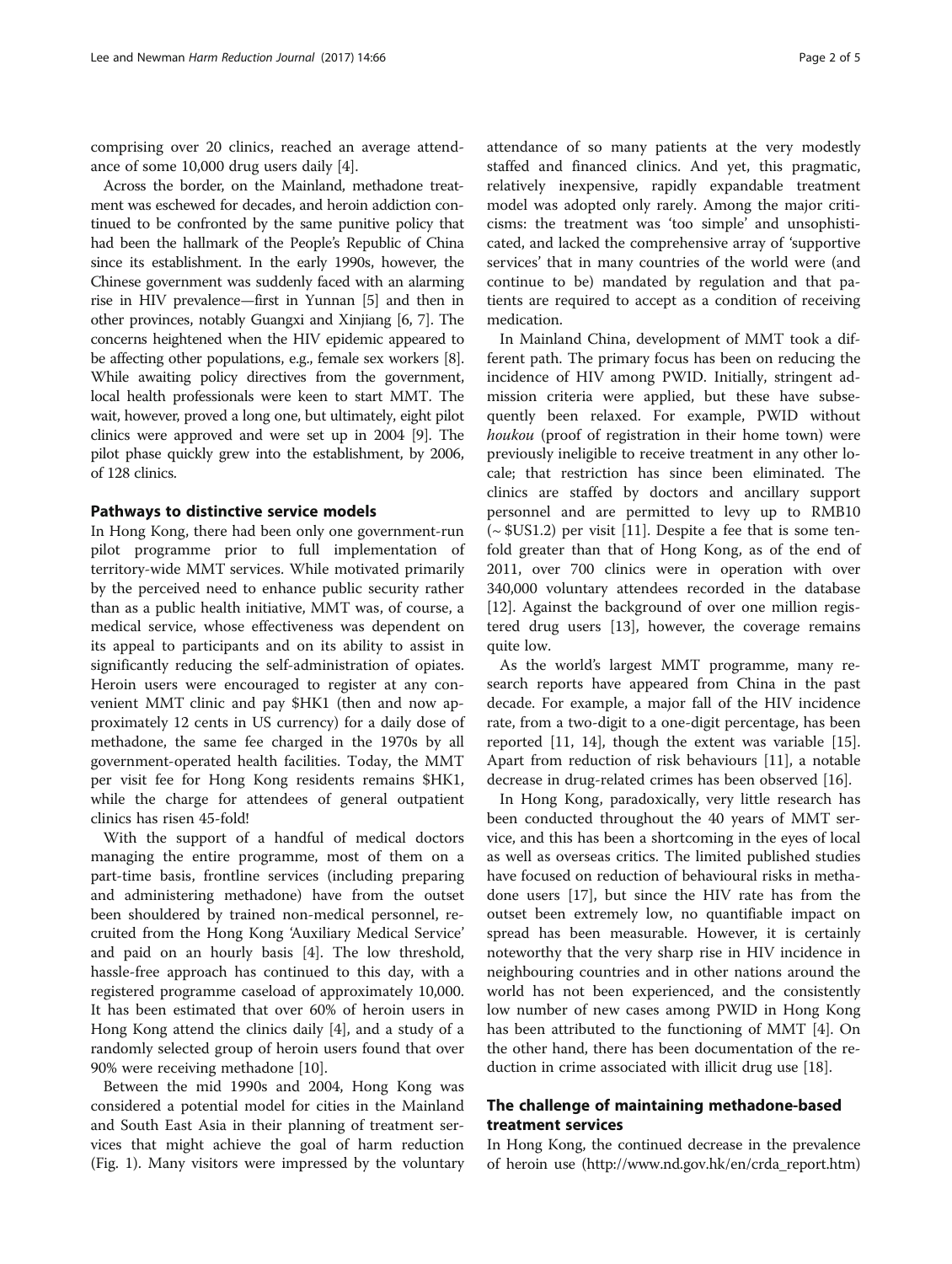<span id="page-2-0"></span>

has been associated with a steady fall in MMT caseload [[19](#page-4-0)]. The daily attendance was over 10,000 in the 1970s and 1980s, falling to 8000 in 1990, 6502 in 2000 and 5702 in 2013 (Department of Health Annual Reports <http://www.dh.gov.hk/>) [[20\]](#page-4-0). This experience, along with the persistently very low HIV prevalence in PWID, appears to have lowered the priority given to MMT by local authorities as well as by the public at large and has been accompanied by increasing criticism of the programme's goals and operations. For example, in 2008, the Hong Kong government's Audit Commission criticised the methadone clinics for failing to rid heroin users of the addiction habit and for the decreased cost-effectiveness related to lower caseloads cared for by the same number of clinics (Director of Audit's report no. 50 [http://www.aud.gov.hk/\)](http://www.aud.gov.hk/)) [\[21](#page-4-0)].

Regarding the criticism that the MMT in Hong Kong has failed to pursue 'completion of treatment' as a therapeutic objective, this simply reflects the programme's acceptance of the undeniable fact that, to date, it is not known how to 'cure' opiate addiction and that it is therefore important to assist patients to achieve abstinence from illicit opiates '1 day at a time'. This, of course, is a concept that for many decades has been the fundamental orientation of Alcoholics Anonymous, and in that setting, it has been almost universally accepted. When

adopted by providers of opiate dependency treatment, however, it is widely rejected, and that seems increasingly to be the attitude in Hong Kong.

Across the border in Mainland China, the MMT retention rate has been quite low from the outset [\[22](#page-4-0)], and this might be expected to threaten the continued enthusiasm of policymakers, especially if the HIV prevalence continues to drop. Ever since the introduction of harm reduction programmes, HIV prevalence in Mainland China had fallen from a peak of 30.3% in 1999 to 10.9% in 2011 [\[23\]](#page-4-0). If indeed there is a significant cooling of the Chinese government's continued willingness to support MMT to the same extent as heretofore, it might be associated with a renewed emphasis on law enforcement as the primary approach to addiction, notwithstanding its acknowledged lack of success in the past.

The cost of MMT is another concern, both in Hong Kong and on the Mainland. In Hong Kong, the cost has been kept low by virtue of a very small professional staff-base and a limited array of services within the clinics. The result is a programme that has to date been deemed affordable both by government and the patients who are charged the nominal fee of \$HK1 per visit. And yet, as noted above, even these moderate costs were criticised by the Hong Kong government's Audit Commission [[21\]](#page-4-0). Interestingly, some Mainland residents with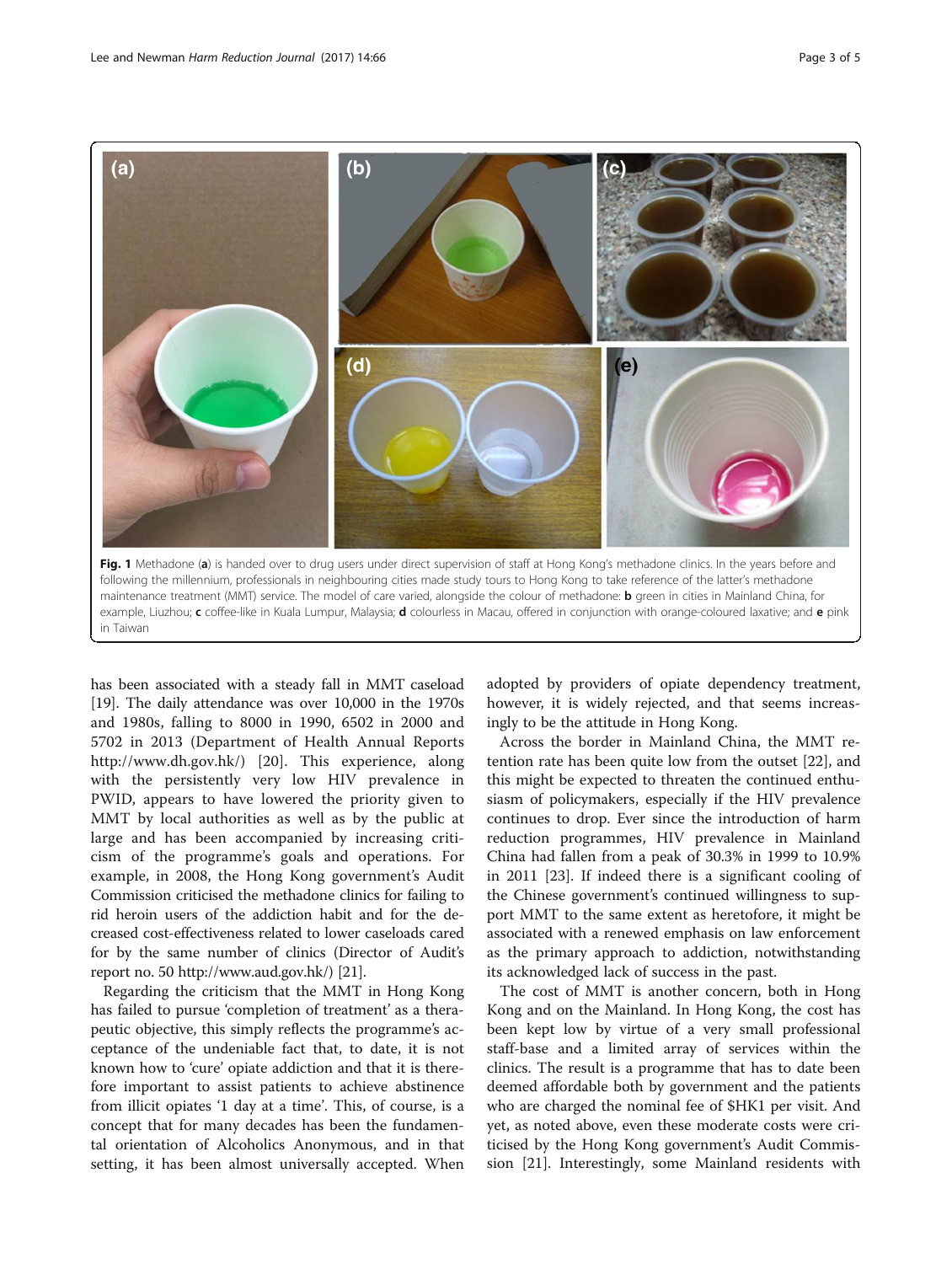<span id="page-3-0"></span>eligible travel documents do shuttle to Hong Kong for daily doses of methadone that are available without an array of demands imposed by programme rules and regulations. Of course, the relatively high per diem out-ofpocket cost to patients in China relative to that in Hong Kong also is a factor.

Clearly, governmental support is a sine qua non for launching and continuing methadone-based treatment of opiate dependence, and government support in turn depends in large measure on the community's attitude. In Hong Kong, location of clinics and social connectivity of methadone users were important in ensuring high levels of acceptance of and adherence to MMT on the part of the target population [\[24\]](#page-4-0). Attempts to adopt a business model through such means as consolidation of small clinics with the goal of achieving higher costeffectiveness are surely tempting but must be pursued with great caution as this may compromise the ability of the programme to attract and retain those who most need the help that is being offered.

It is clearly essential to maintain the awareness of the general public of the key role that treatment services, and methadone-based treatment in particular, can and must play to serve those who are afflicted as well as the society in general. A very specific example of opposition that exists in Hong Kong, Mainland China and many other countries affected by opiate addiction is the not-in-mybackyard (NIMBY) syndrome. The potential for rejection by local communities of MMT clinic operating in their midst is a threat that can and must be anticipated and, hopefully, thwarted through constant education.

### Conclusion

Despite the varied social environments and circumstances surrounding the launch and expansion of MMT in Hong Kong and Mainland China, both have demonstrated the ability to respond rapidly and effectively if the commitment is there to do so. This is the key lesson learned from two seemingly different programmes in varied setting. However, it is essential that the challenge of sustainability be recognised and addressed. The changing HIV epidemiology, addiction habits, competition for resources and the community's attitude are factors that cannot be ignored if the critically important treatment services are to be sustained and, as needed, to be expanded.

Perhaps the most important lessons of the experience both in Hong Kong and on the Mainland are that significant numbers of opiate-dependent individuals want help, *need* help and *respond well* when treatment is made available and that the goal of ensuring prompt availability, affordability and acceptability of treatment services for opiate dependence is achievable. The one and only essential factor needed to succeed is, again, commitment.

#### Abbreviations

HIV: Human immunodeficiency virus; MMT: Methadone maintenance treatment; NIMBY: Not-in-my-backyard; PWID: People who inject drug

#### Acknowledgements

The authors thank the staff of Hong Kong's methadone clinics for their inspirations that led to the preparation of this manuscript. The Department of Health, Hong Kong Special Administrative Region, is acknowledged for its approval of access to data for studies described, for providing pictures used in the manuscript as illustration. Council for the AIDS Trust Fund is acknowledged for its support of research on harm reduction in Hong Kong (MSS262R), with the technical support of Li Ka Shing Institute of Health Sciences, The Chinese University of Hong Kong. Robert Newman was the government-appointed consultant advising on the establishment of the methadone treatment programme in the 1970s; his consultation was underwritten by the World Health Organisation.

#### Funding

No funding was received for authoring this manuscript.

#### Availability of data and materials

All data described during this study are included in this published article.

#### Authors' contributions

SSL conceptualised the commentary, conducted the literature review and wrote the first draft of the manuscript; RN contributed to the development of the framework and the editing of the manuscript. Both authors have read and approved the final version of the manuscript.

#### Ethics approval and consent to participate

Not applicable.

Consent for publication Not applicable.

#### Competing interests

The authors declare that they have no competing interests.

#### Publisher's Note

Springer Nature remains neutral with regard to jurisdictional claims in published maps and institutional affiliations.

#### Author details

<sup>1</sup>Stanley Ho Centre for Emerging Infectious Diseases, The Chinese University of Hong Kong, 2/F Postgraduate Education Centre, Prince of Wales Hospital, Shatin, Hong Kong, China. <sup>2</sup>Beth Israel Medical Center (President Emeritus), New York, USA.

### Received: 24 May 2017 Accepted: 19 September 2017 Published online: 25 September 2017

#### References

- 1. Dole VP, Nyswander ME. A medical treatment for diacetylmorphine (heroin) addiction—a clinical trial with methadone hydrochloride. JAMA. 1965;193: 646–50.
- 2. Brickner PW, Torres RA, Barnes M, Newman RG, Des Jarlais DC, Whalen DP, Rogers DE. Recommendations for control and prevention of human immunodeficiency virus (HIV) infection in intravenous drug users. Ann Intern Med. 1989;110(10):833–7.
- 3. Marienfeld C. Heroin addiction, methadone, and HIV in China. Lancet Psychiatry. 2016;3(9):799–800.
- Lee SS. A humble service that has delivered public health good. Public Health. 2007;121(11):884–6.
- 5. Zheng X, Tian C, Choi KH, Zhang J, Cheng H, Yang X, Li D, Lin J, Qu S, Sun X, Hall T, Mandel J, Hearst N. Injecting drug use and HIV infection in southwest China. AIDS. 1994;8(8):1141–7.
- 6. Yu XF, Chen J, Shao Y, Beyrer C, Liu B, Wang Z, Liu W, Yang J, Liang S, Viscidi RP, Gu J, Gurri-Glass G, Lai S. Emerging HIV infections with distinct subtypes of HIV-1 infection among injection drug users from geographically separate locations in Guangxi Province, China. J Acquir Immune Defic Syndr. 1999;22(2):180–8.